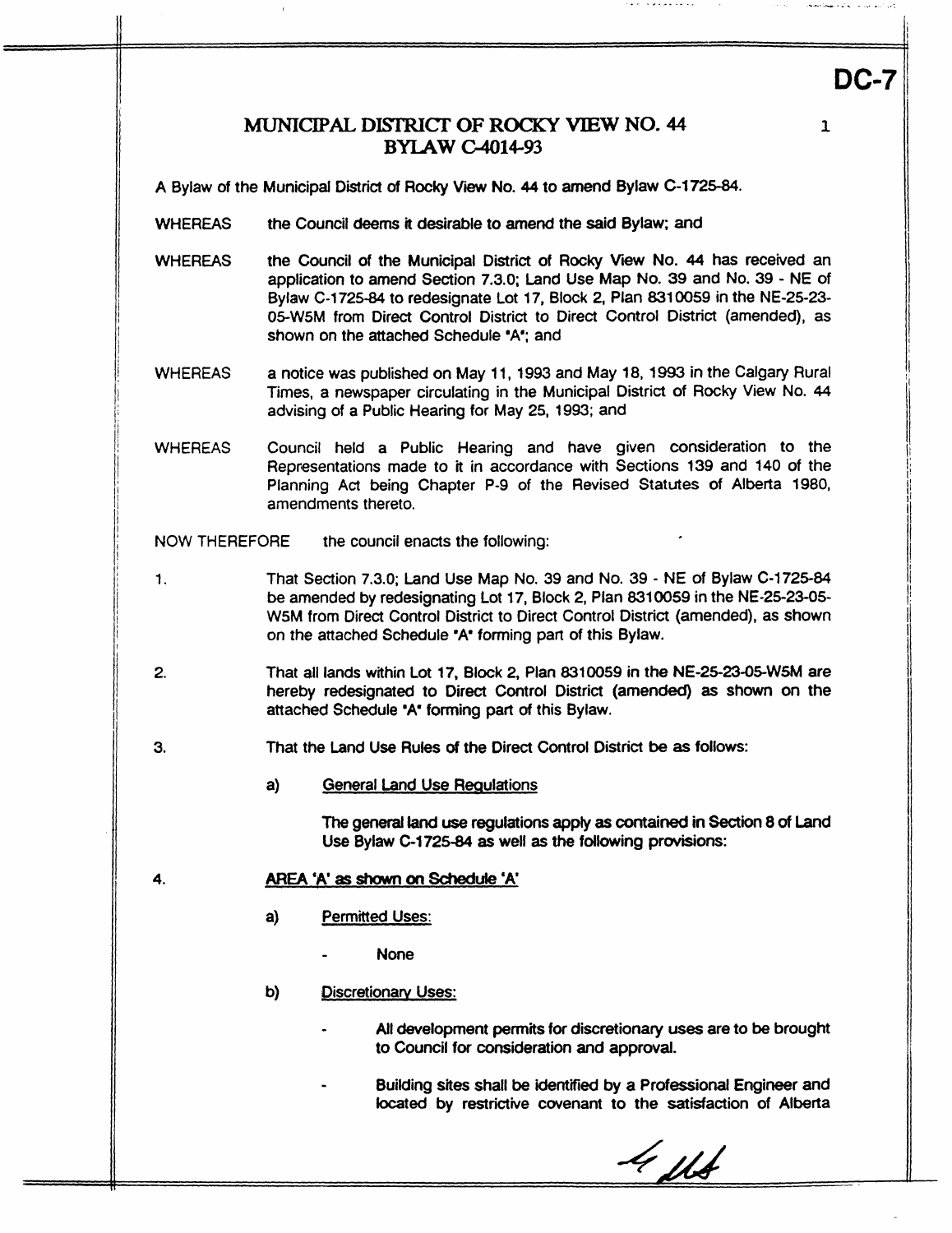## **MUNICIPAL DISTRICT OF ROCKY VIEW NO. 44 BYLAW C-14-93**

Environment prior to *any* development permit being issued for a Single family dwelling.

- A Single family dwelling and accessory buildings on bareland condiminium units only in accordance with Section 8 of the Land Use Bylaw.
- Minimum parcel *size:* 10 **acres**

## **5.** AREA **'B' as** *shown on* **Schedule 'A**

- 4 **Permitted Uses:** 
	- None
- **b)** Discretionary Uses:
	- All land uses and controls as approved **by** Council.

*6.* The Bylaw **comes** into **effect** upon the date **of** its third reading.

First Reading **passed** in open Council, assembled in **the Crty of** Calgary, in **the** Province of Alberta, **this** 13 day **of** April 1993, on a motion **by** Councillor **Wilkinson.** 

Second Reading passed in open Council, assembled in **the** City **of** Calgary, in the Province of Alberta, this 22 day of **June** 1993, on a motion **by** Councillor **Hall.** 

Third Reading passed in open Council, assembled in the Crty of **Calgary,** in the Province of Alberta, this 22 day of June 1993, on a motion by Councillor MacFarlane.

.<br>.<br>.

Maline Schmalt